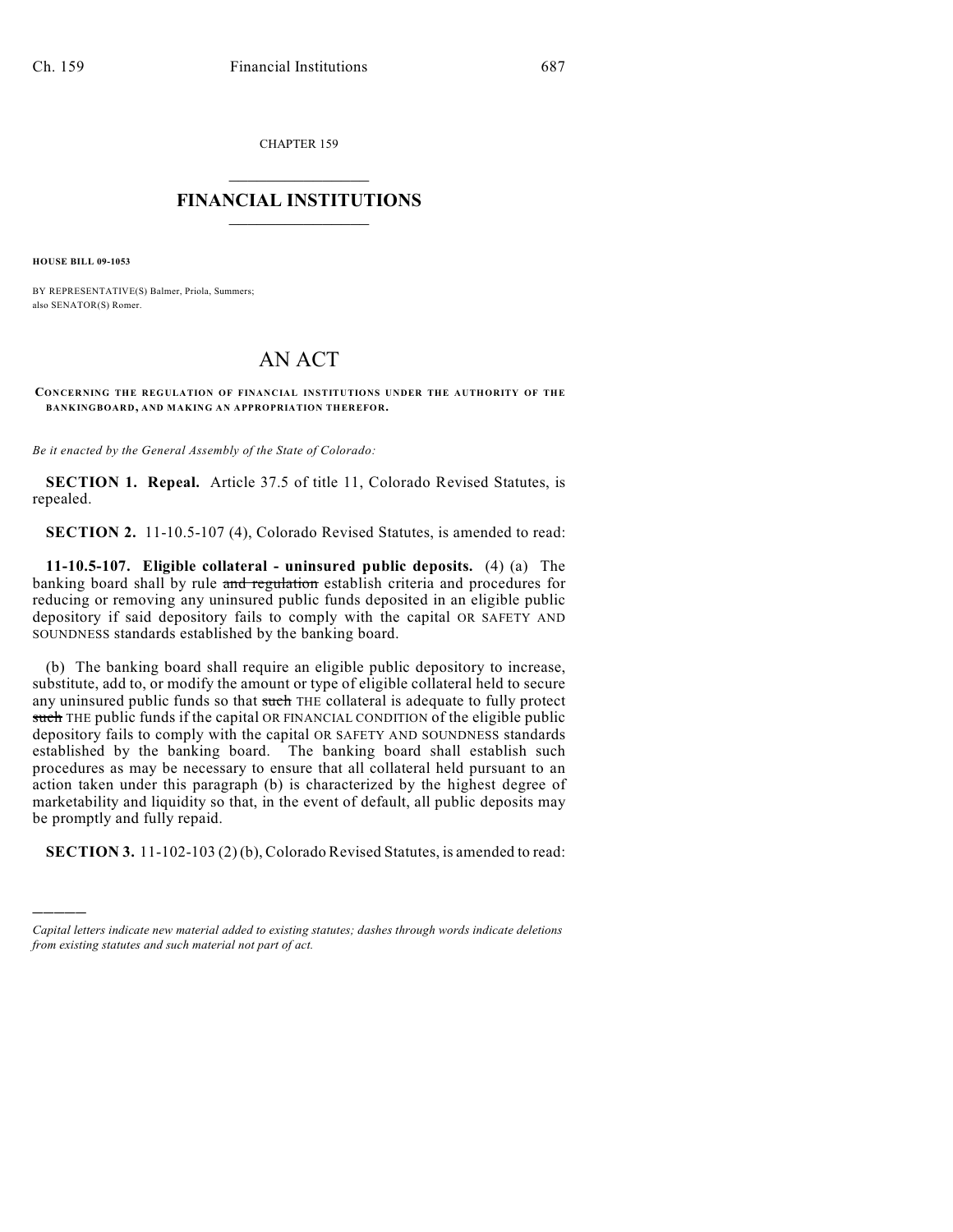**11-102-103. Banking board - repeal.** (2) (b) There shall be one member who during his or her tenure is, and shall remain, the AN executive officer of an industrial bank A BUSINESS LICENSED PURSUANT TO ARTICLE 52 OF TITLE 12, C.R.S.

**SECTION 4.** Part 8 of article 103 of title 11, Colorado Revised Statutes, is amended BY THE ADDITION OF A NEW SECTION to read:

**11-103-810. Preapproved shelf charter.** THE BOARD MAY PREAPPROVE A SHELF CHARTER FOR A NEW BANK TO QUALIFIED INDIVIDUALS, CONTINGENT UPON THE NEW BANK COMPLETING ALL SPECIFIED REQUIREMENTS AND PURCHASING THE ASSETS AND ASSUMING THE LIABILITIES OF A BANK IN RECEIVERSHIP AS THE FEDERAL DEPOSIT INSURANCE CORPORATION MAY DETERMINE, IF THE PROPOSED BANK HAS ITS PRINCIPAL PLACE OF BUSINESS IN COLORADO AND HAS ASSETS AND LIABILITIES HELD IN RECEIVERSHIP BY THE FEDERAL DEPOSIT INSURANCE CORPORATION. THE SHELF CHARTER MAY BE PREAPPROVED AND SUMMARILY ISSUED WITHOUT PUBLICATION OF A NOTICE, WITHOUT THE HOLDING OF A PUBLIC HEARING, AND WITHOUT COMPLYING WITH ALL OF THE OTHER PROVISIONS AND PROCEDURES SPECIFIED IN THIS CODE. UPON FEDERAL DEPOSIT INSURANCE CORPORATION APPROVAL OF THE PURCHASE AND ASSUMPTION BY THE NEW BANK, THE FINAL CHARTER APPROVAL MAY BE GRANTED, TOGETHER WITH FINAL APPROVAL OF DEPOSIT INSURANCE BY THE FEDERAL DEPOSIT INSURANCE CORPORATION. IF THE BID IS NOT ACCEPTED BY THE FEDERAL DEPOSIT INSURANCE CORPORATION, THE CHARTER REMAINS ON THE SHELF FOR UP TO EIGHTEEN MONTHS. DURING THAT TIME, THE CHARTER MAY BE USED FOR OTHER BIDS.

**SECTION 5.** 11-102-104 (6), Colorado Revised Statutes, is amended to read:

**11-102-104. Powers and duties of banking board.** (6) The banking board has the power to affirm, modify, reverse, vacate, or stay the enforcement of any order or ruling made by a hearing officer acting pursuant to section 11-102-201 or the commissioner acting pursuant to authority delegated by the banking board.  $\sigma$ section 11-37.5-112.

**SECTION 6.** 11-101-401 (10) and (43), Colorado Revised Statutes, are amended to read:

**11-101-401. Definitions.** As used in this code, unless the context otherwise requires:

(10) "Branch" means any branch bank, branch office, branch agency, additional office, or branch place of business of a financial institution located in this state at which deposits are received, or checks are paid, or money is lent. or trust powers are exercised.

(43) "Lessor" means a bank, as defined in subsection (5) of this section, or subsidiary thereof, including any company operating pursuant to section 11-105-501, or any other person or persons renting or maintaining THAT RENTS OR MAINTAINS safe deposit facilities. "Lessor" does not include any A financial institutions INSTITUTION regulated by article 30, 46, 108, or 109 of this title or a credit union chartered under the laws of the United States.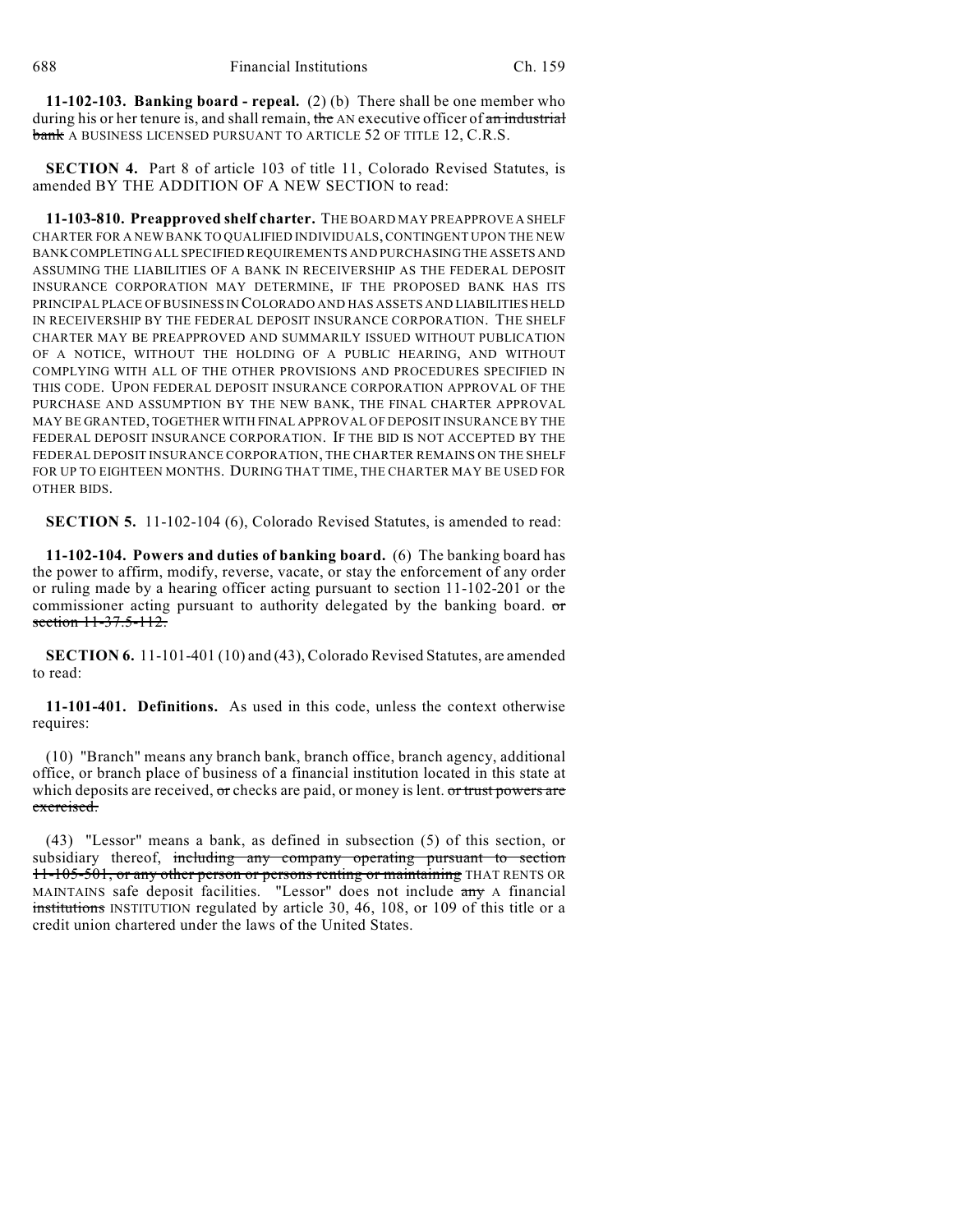**SECTION 7.** 11-105-404 (1) (c), Colorado Revised Statutes, is amended to read:

**11-105-404. Pledge of assets.** (1) A state bank may pledge its assets to:

(c) Secure deposits when IF:

(I) The depositor is required to obtain such security by the laws of the United States, by the terms of any interstate compact, by the laws of any state, or by the order of a court of competent jurisdiction; OR

(II) THE STATE BANK SECURES THE DEPOSIT WITH A LETTER OF CREDIT ISSUED OR CONFIRMED BY A FEDERAL HOME LOAN BANK; OR

**SECTION 8.** 11-105-501 (1), Colorado Revised Statutes, is amended to read:

**11-105-501. Safe deposit boxes - leasing and subsidiary company.** (1) Subject to such rules as the banking board may prescribe, a bank company, other person or persons defined as a lessor in this part 5, may maintain and lease safe deposit boxes and may accept property for safekeeping if, except in the case of night depositories, it issues a receipt therefor.

**SECTION 9.** 11-105-505, Colorado Revised Statutes, is amended BY THE ADDITION OF A NEW SUBSECTION to read:

**11-105-505. Adverse claims to safe deposit box.** (3) THE LESSOR OF A SAFE DEPOSIT BOX SHALL NOT BE DEEMED TO BE IN POSSESSION OR CONTROL OF THE CONTENTS THEREOF FOR THE PURPOSES OF SECTION 13-54.5-103, C.R.S., OR ANY OTHER STATUTE OR RULE PERTAINING TO WRITS OF GARNISHMENT.

**SECTION 10. Repeal.** 39-21-102 (3), Colorado Revised Statutes, is repealed as follows:

**39-21-102. Scope.** (3) The provisions of this article apply to the fees imposed by section 11-37.5-403, C.R.S., and assessed by section 11-37.5-405, C.R.S., but only to the extent that the provisions of this article are not inconsistent with the provisions of part 4 of article 37.5 of title 11, C.R.S. With the exception of section 39-21-115, any reference in this article to "tax" or "taxes" shall include any tax or fee imposed under sections 11-37.5-403 and 11-37.5-405, C.R.S.

**SECTION 11.** 39-21-103 (1), Colorado Revised Statutes, is amended to read:

**39-21-103. Hearings.** (1) As soon as practicable after any tax return or the return showing the value of oil and gas is filed pursuant to articles 22 to 29 of this title, article 60 of title 34, or article 3 of title 42, C.R.S., or the return showing the tax or fee imposed pursuant to sections  $11-37.5-403$  and  $11-37.5-405$ , C.R.S., is filed, the executive director of the department of revenue shall examine it and shall determine the correct amount of tax. If the tax found due is greater than the amount theretofore assessed or paid, a notice of deficiency shall be mailed to the taxpayer by first-class mail as set forth in section 39-21-105.5.

**SECTION 12.** 39-21-106 (1), Colorado Revised Statutes, is amended to read: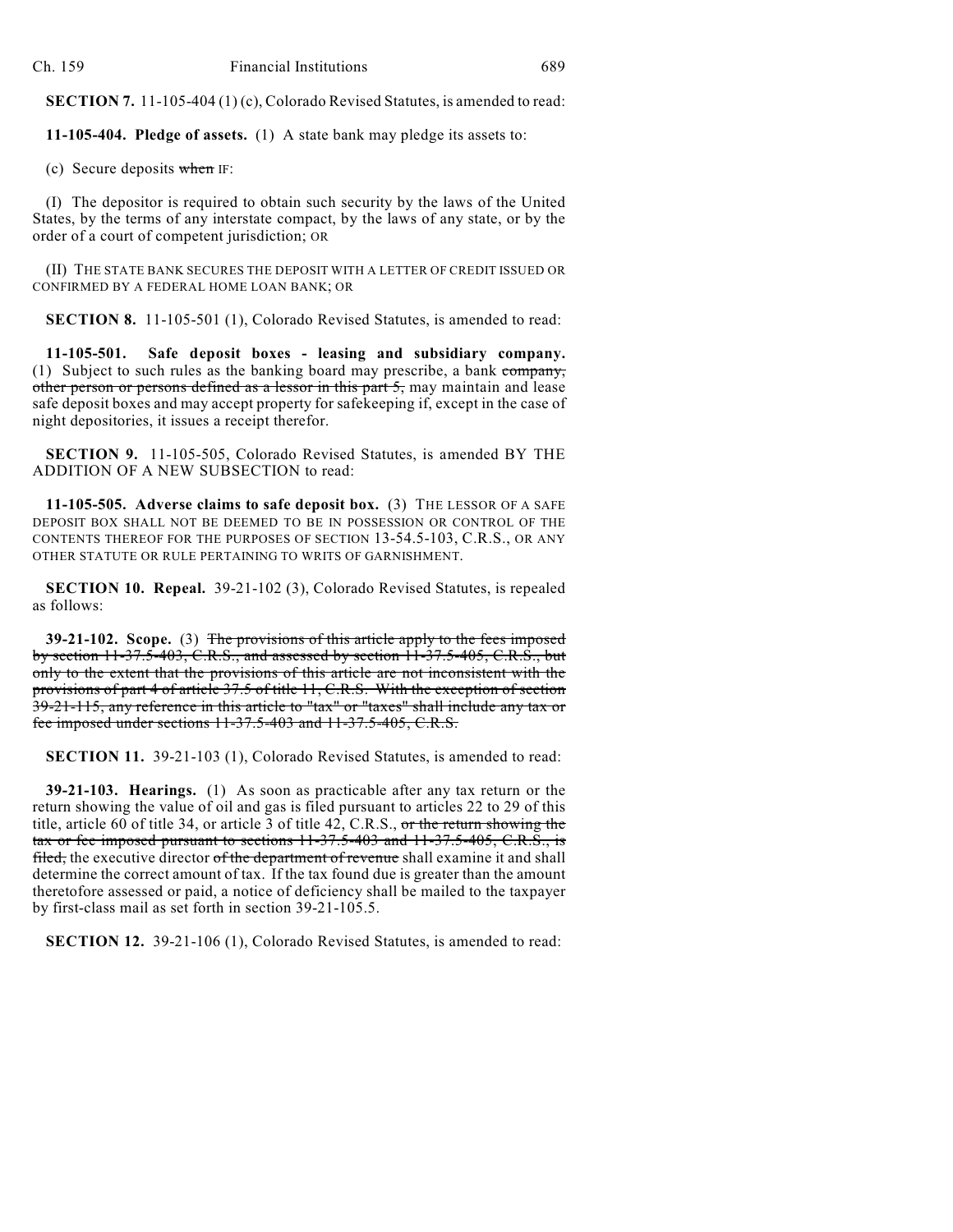690 Financial Institutions Ch. 159

**39-21-106. Compromise.** (1) The executive director of the department of revenue or his or her delegate may compromise any civil or criminal case arising under any tax or the charge on oil and gas production imposed by articles 22 to 29 of this title, or article 60 of title 34, or article 3 of title 42, or part 4 of article 37.5 of title 11, C.R.S., prior to reference to the department of law for prosecution or defense; and the attorney general or his or her delegate shall, upon the written direction of the executive director, compromise any such case after reference to the department of law for prosecution or defense.

**SECTION 13.** 39-21-107 (1), Colorado Revised Statutes, is amended to read:

**39-21-107. Limitations.** (1) Except as provided in this section and unless such time is extended by waiver, the amount of any tax or of any charge on oil and gas production imposed pursuant to articles 24 to 29 of this title or article 3 of title 42, or part 4 of article 37.5 of title 11, C.R.S., and the penalty and interest applicable thereto, shall be assessed within three years after the return was filed, whether or not such return was filed on or after the date prescribed, and no assessment shall be made or credit taken and no notice of lien shall be filed, nor distraint warrant issued, nor suit for collection instituted, nor any other action to collect the same commenced after the expiration of such period; except that a written proposed adjustment of the tax liability by the department issued prior to the expiration of such period shall extend the limitation of this subsection (1) for one year after a final determination or assessment is made. No lien shall continue after the three-year period provided for in this subsection (1), except for taxes assessed before the expiration of such period, notice of lien with respect to which has been filed prior to the expiration of such period, and except for taxes on which written notice of any proposed adjustment of the tax liability has been sent to the taxpayer during such three-year period, in which case the lien shall continue for one year only after the expiration of such period or after the issuance of a final determination or assessment based on the proposed adjustment issued prior to the expiration of the three-year period. This subsection (1) shall not apply to income tax or to any tax imposed under article 23.5 of this title.

**SECTION 14.** 39-21-108 (1) (a) and (3) (a) (I) (A), Colorado Revised Statutes, are amended to read:

**39-21-108. Refunds.** (1) (a) In the case of income tax imposed by article 22 of this title, the taxpayer must file any claim for refund or credit for any year not later than the period provided for filing a claim for refund of federal income tax plus one year. However, any extensions of the period by agreement between the taxpayer and the federal taxing authorities shall extend the period established in this section by the same amount of time. The department shall not pay any refund for which the claim is filed later than the period provided for the payment of a refund of federal income tax plus one year. However, no refund or credit of income tax shall be made to any taxpayer who fails to file a return pursuant to section 39-22-601 within four years from the date the return was required to be filed. Except in the case of failure to file a return or the filing of a false or fraudulent return with intent to evade tax and otherwise notwithstanding any provision of law, the statute of limitations relating to claims for refund or credit for any year shall not expire prior to the expiration of the time within which a deficiency for such year could be assessed. In the case of the charge on oil and gas production imposed by article 60 of title 34,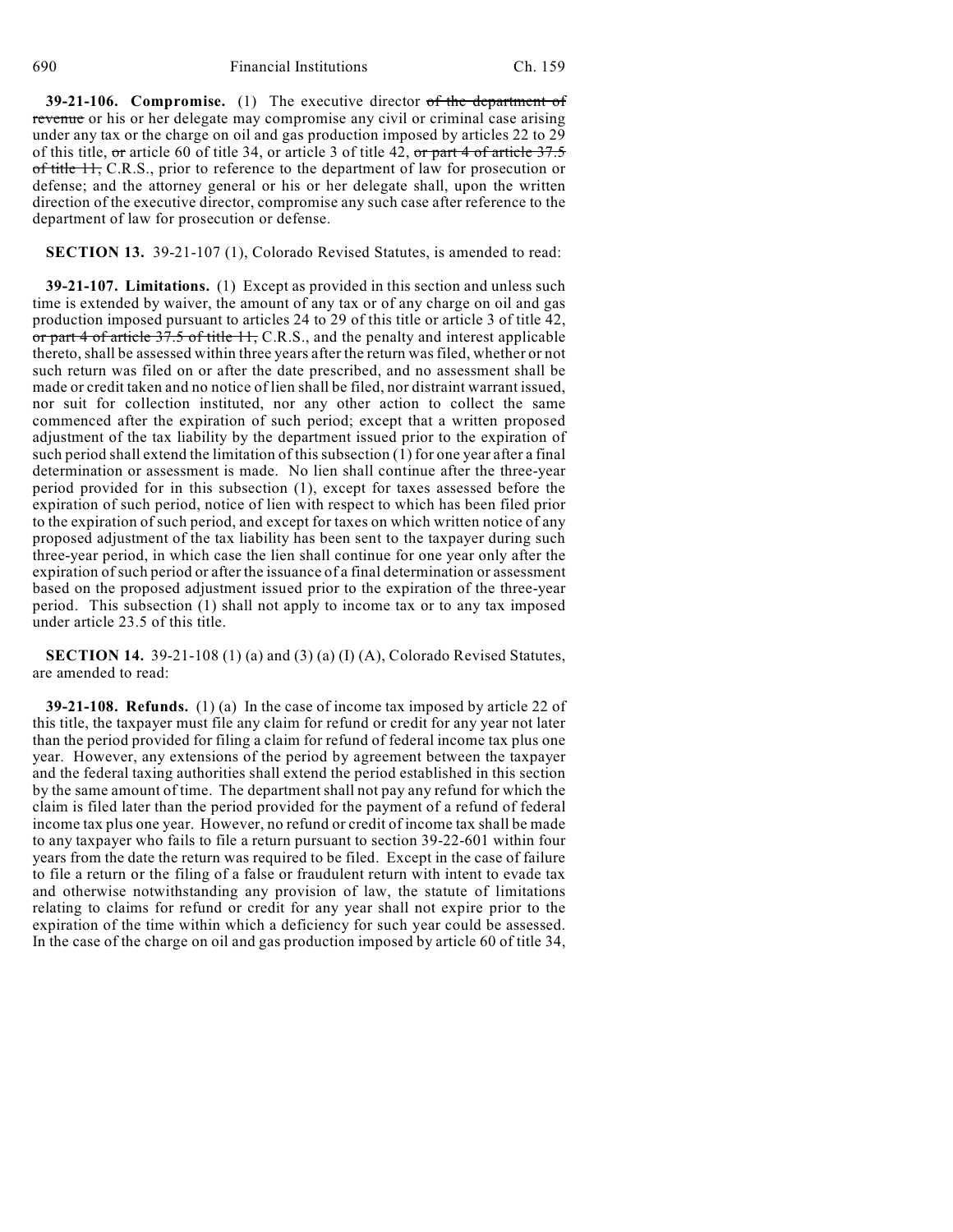C.R.S., and the passenger-mile tax imposed by article 3 of title 42, C.R.S., or the severance tax imposed by article 29 of this title, or any tax, or fee imposed by part 4 of article 37.5 of title 11, C.R.S., the taxpayer shall file any claim for refund or credit for any period not later than three years after the date of payment. Claims for refund of other taxes covered by this article shall be made within the time limits expressly provided for the specific taxes involved. Except as provided in section 39-21-105, no suit for refund may be commenced. This subsection (1) shall not apply to sales and use taxes.

(3) (a) (I) (A) Whenever it is established that any taxpayer has, for any period open under the statutes, overpaid a tax covered by articles 22 and 26 to 29 of this title, article 60 of title 34, C.R.S., and article 3 of title 42,  $\sigma r$  part 4 of article 37.5 of title  $H$ , C.R.S., and that there is an unpaid balance of tax and interest accrued, according to the records of the executive director, owing by such taxpayer for any other period or that there is an amount required to be repaid to the unemployment compensation fund pursuant to section 8-81-101 (4), C.R.S., the amount of which has been determined to be owing as a result of a final agency determination or judicial decision or which has been reduced to judgment by the division of employment and training in the department of labor and employment, or that there is any unpaid child support debt as set forth in section 14-14-104, C.R.S., or child support arrearages that are the subject of enforcement services provided pursuant to section 26-13-106, C.R.S., as certified by the department of human services, or that there are any unpaid obligations owing to the state as set forth in section 26-2-133, C.R.S., for overpayment of public assistance or medical assistance benefits, the amount of which has been determined to be owing as a result of final agency determination or judicial decision or which has been reduced to judgment, as certified by the department of human services, or that there is any unpaid loan or other obligation due to a state-supported institution of higher education as set forth in section 23-5-115, C.R.S., the amount of which has been determined to be owing as a result of a final agency determination or judicial decision or which has been reduced to judgment, as certified by the appropriate institution, or that there is any unpaid loan due to the student loan division of the department of higher education as set forth in section 23-3.1-104 (1) (p), C.R.S., the amount of which has been determined to be owing as a result of a final agency determination or judicial decision or which has been reduced to judgment, as certified by the division, or there is any unpaid loan due to the collegeinvest division of the department of higher education as set forth in section 23-3.1-206, C.R.S., the amount of which has been determined to be owing as a result of a final agency determination or judicial decision or which has been reduced to judgment, or that there is any outstanding judicial fine, fee, cost, or surcharge as set forth in section 16-11-101.8, C.R.S., or judicial restitution as set forth in section 16-18.5-106.8, C.R.S., the amount of which has been determined to be owing as a result of a final judicial department determination or certified by the judicial department as a judgment owed the state or a victim, or that there is any unpaid debt owing to the state or any agency thereof by such taxpayer, and which is found to be owing as a result of a final agency determination or the amount of which has been reduced to judgment and as certified by the controller, or that the taxpayer is a qualified individual identified pursuant to section 39-22-120 (10) or 39-22-2003 (9), so much of the overpayment of tax plus interest allowable thereon as does not exceed the amount of such unpaid balance or unpaid debt shall be credited first to the unpaid balance of tax and interest accrued and then to the unpaid debt, and any excess of the overpayment shall be refunded.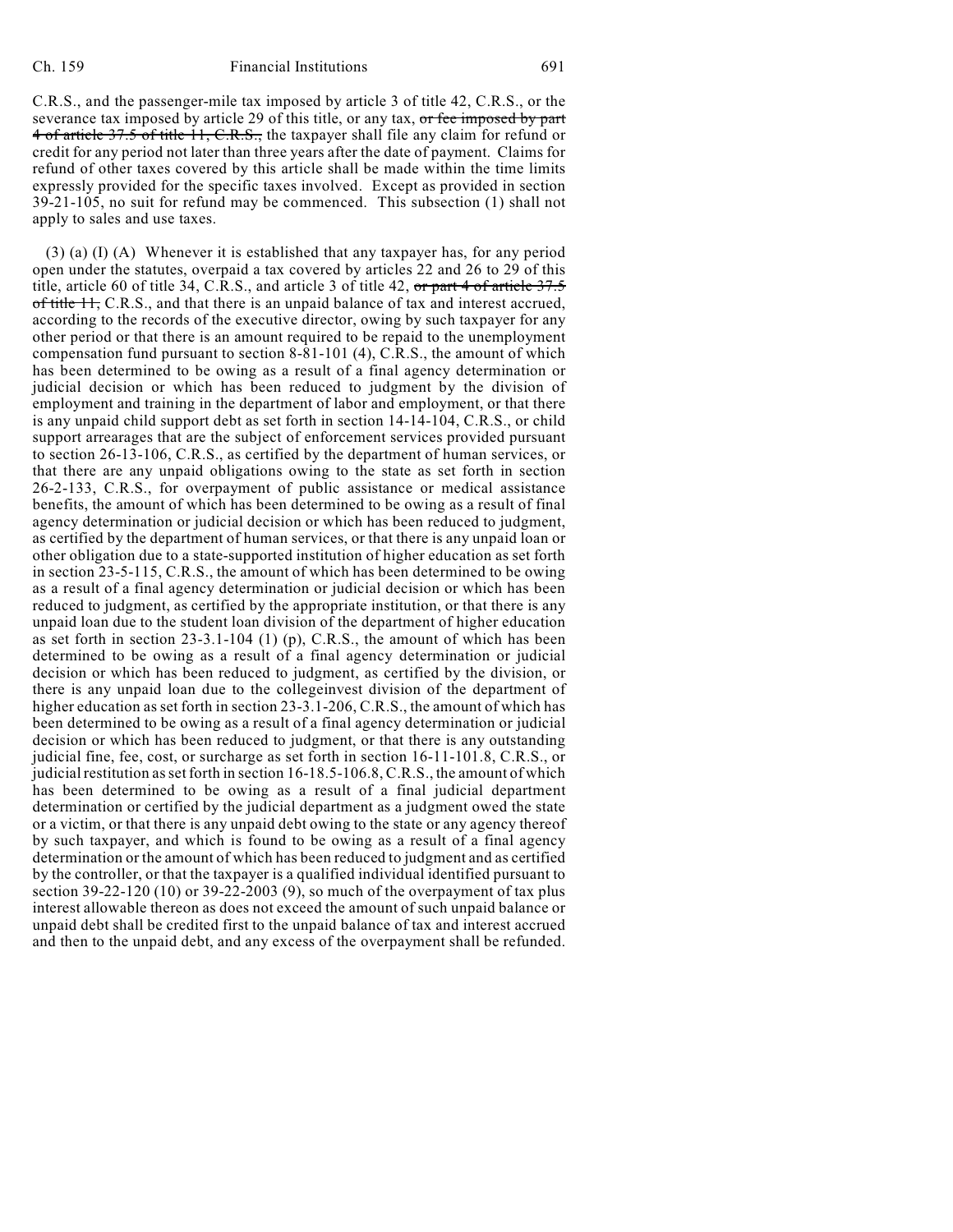692 Financial Institutions Ch. 159

If the taxpayer elects to designate his or her refund as a credit against a subsequent year's tax liability, the amount allowed to be so credited shall be reduced first by the unpaid balance of tax and interest accrued and then by the unpaid debt. If the taxpayer filed a joint return, the executive director shall notify the taxpayer's spouse that the portion of the overpayment that is generated by the spouse's income shall be refunded upon receipt of a request detailing said amount. As used in this section, unless the context otherwise requires, "agency" includes state-supported institutions of higher education.

**SECTION 15.** 39-21-112 (1), Colorado Revised Statutes, is amended to read:

**39-21-112. Duties and powers of executive director.** (1) It is the duty of the executive director of the department of revenue to administer the provisions of this article, and he or she has the power to adopt, amend, or rescind such rules and regulations not inconsistent with the provisions of this article, and articles 22 to 29 of this title, and article 3 of title 42, or part 4 of article 37.5 of title 11, C.R.S., and, subject to other provisions of law relating to the promulgation of regulations RULES, to appoint, pursuant to section 13 of article XII of the state constitution, such persons, to make such expenditures, to require such reports, to make such investigations, and to take such other action as he or she deems necessary or suitable to that end. The executive director shall determine his or her own organization and methods of procedure in accordance with the provisions of this article. For the purpose of ascertaining the correctness of any return or for the purpose of making an estimate of the tax due from any taxpayer, the executive director has the power to examine or cause to be examined by any employee, agent, or representative designated by him or her for that purpose any books, papers, records, or memoranda bearing upon the matters required to be included in the return. In the exercise of rule-making authority as to article 29 of this title, as granted by the general assembly pursuant to this subsection (1), the executive director, in interpreting section 39-29-107.5 (1) (c), shall not have authority to reduce the amount of any approved contributions not previously credited by applying the amount of any additional percentage previously allowed pursuant to said section. In the exercise of rule-making authority as to article 29 of this title, as granted by the general assembly pursuant to this subsection (1), the executive director may not readopt any rule, or portion thereof, disapproved on or after July 1, 1982, by the general assembly pursuant to section 24-4-103 (8) (d), C.R.S., without the approval of the general assembly.

**SECTION 16.** 39-21-113 (1) (a), Colorado Revised Statutes, is amended to read:

**39-21-113. Reports and returns - repeal.** (1) (a) It is the duty of every person, firm, or corporation liable to the state of Colorado for any tax or any charge on oil and gas production imposed pursuant to articles 23.5 to 29 of this title or article 3 of title 42, or part 4 of article  $37.5$  of title  $11$ , C.R.S., to keep and preserve for a period of three years such books, accounts, and records as may be necessary to determine the amount of liability.

**SECTION 17. Repeal.** 39-21-115 (4), Colorado Revised Statutes, is repealed as follows:

**39-21-115. Reciprocity with other states for collection of taxes provided.**